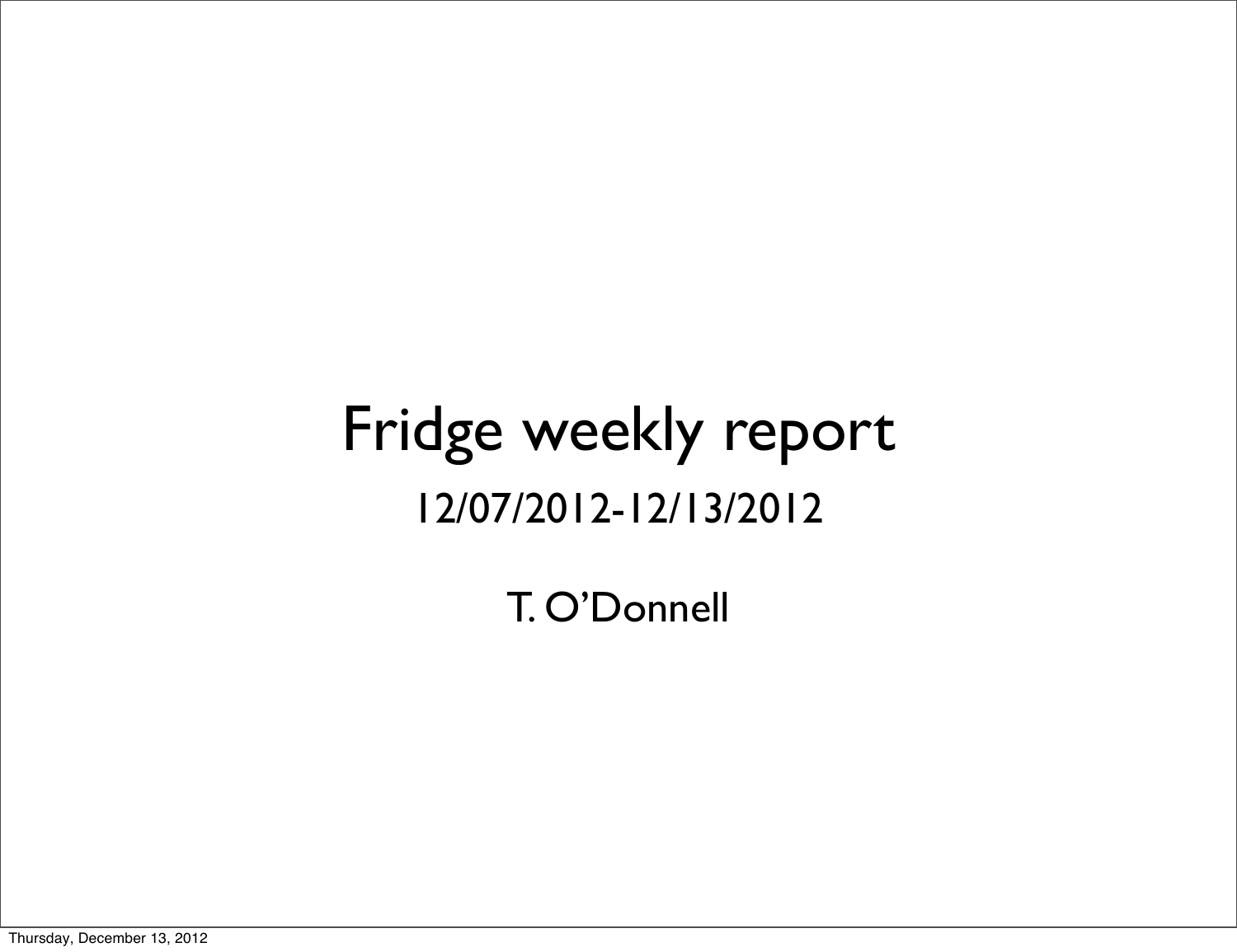## Operational Overview

 $12/6 + 7$ 

- ‣ Problem appeared with OVC pressure gauge suddenly jumping to 3e-3 mbar. Some leak checking of the PC and DU lines was done to confirm no mixture leak. [Jon may want to elaborate]
- ‣ Warmed up, pumped on OVC over the weekend, gauge still behaved strangely [ditto]
- 12/10
	- ‣ Opened can to check on resistor-heater sample which seemed to have bad connection [Tommy+Ke]
	- ‣ Pumped directly on the OVC gauge and found same strange gauge behavior [Yuan/Tommy/Ke] (Note leak checker gives "turbo-service warning")
	- ‣ Cleaned the gauge, pumped on it again, it held 2e-6mbar stably [Yuan]. Elog report :<http://moller.physics.berkeley.edu/elog/?p=541>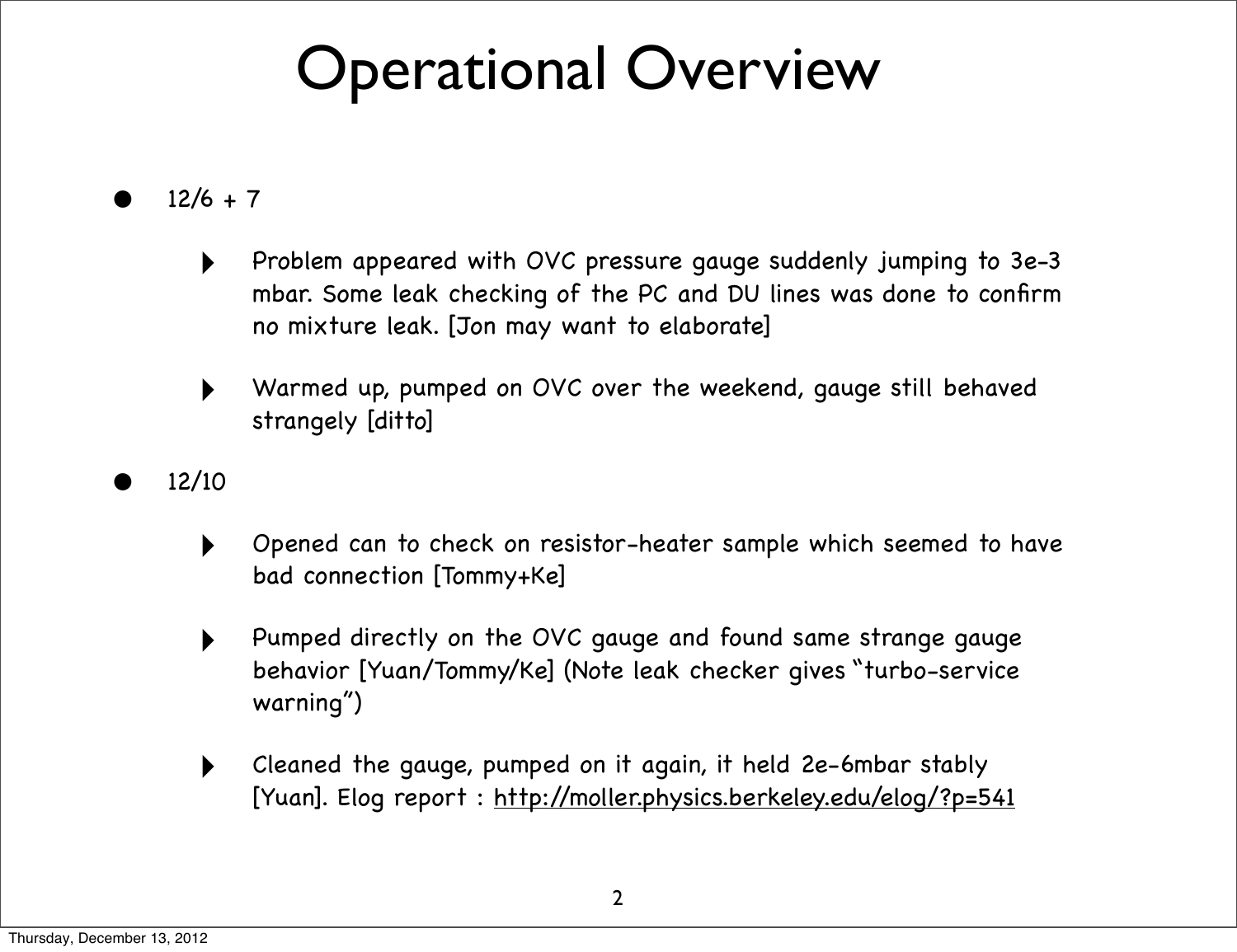## Operational Overview

• 12/11

- Can remained open, waiting for fix of resistor-heater sample [Tommy]
- ‣ Cleaned OVC gauge again and pumped on it directly over night. It went down to 1e-6 mbar and held. Elog report: http:// moller.physics.berkeley.edu/bordum/read.php?3,2,6#msg-6

#### • 12/12

- ‣ New resistor-heater sample prepared and installed on EP [Tommy +Raul].
- ‣ Cans replaced and OVC gauge replaced to OVC
- ‣ Began pump out and left it run over night
- ‣ Problem persists with resistor-heater readout. Problem seems likely to be line 6 of conn1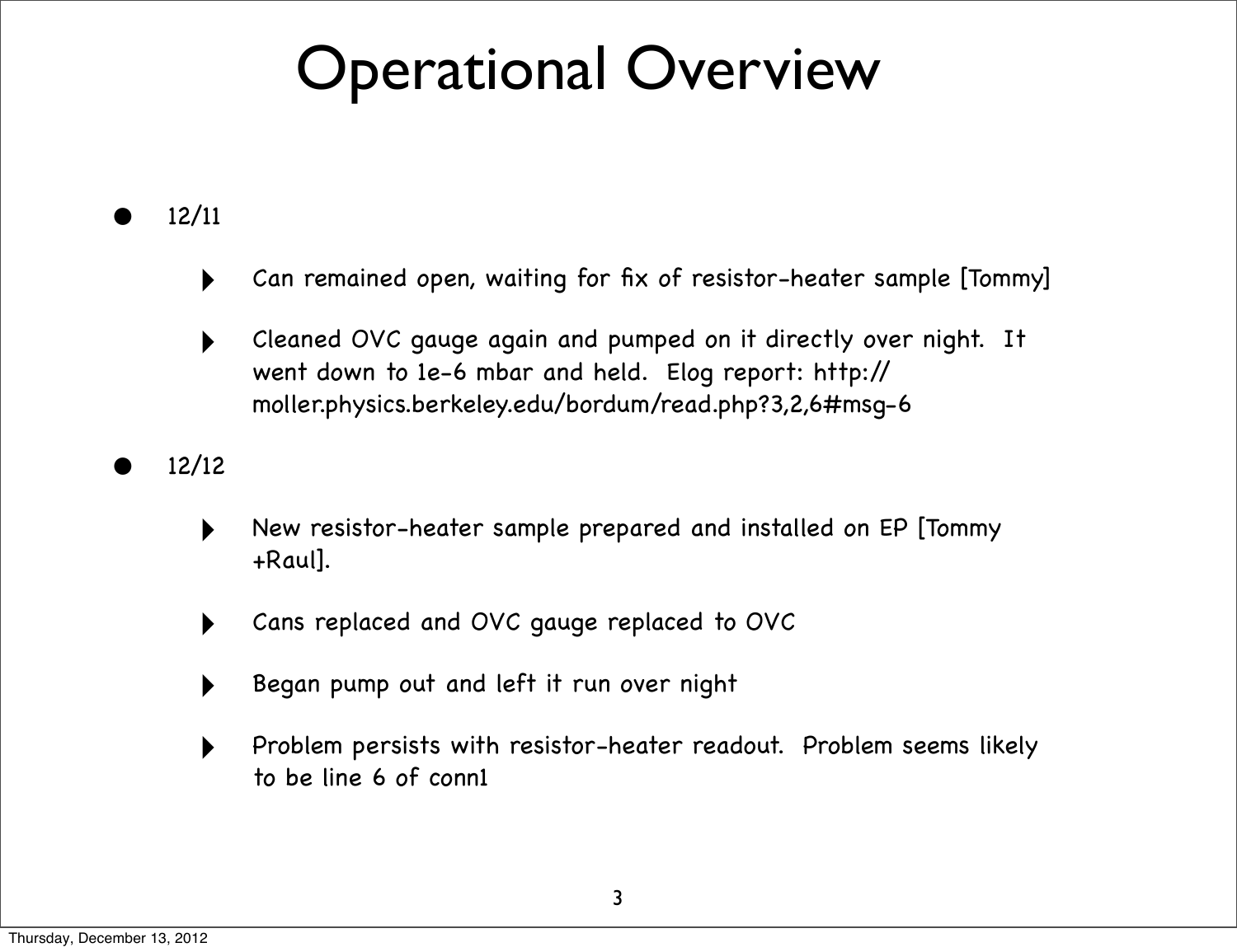## Operational Overview

• 12/13

- ‣ OVC pressure was ~5 e-4 mbar in the morning
- Performed leak check, it passed
- ‣ Precool started about 11.30 am
- ‣ Elog report: http://moller.physics.berkeley.edu/bordum/read.php? 4,4,4#msg-4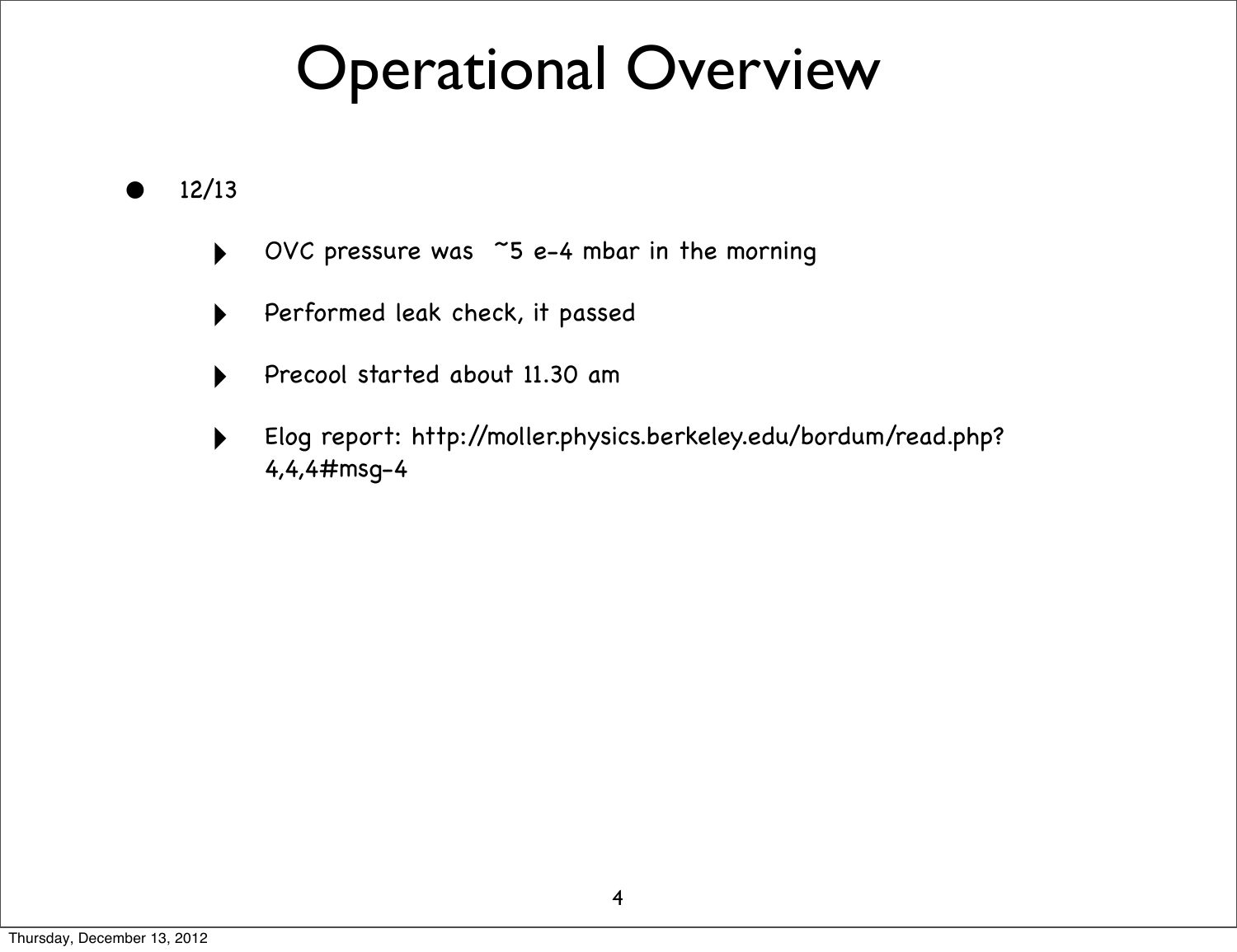# Experimental Overview

| <b>What</b>                           | <b>Who</b> |
|---------------------------------------|------------|
| NTD thermal coupling test             | Ke         |
| Thermal conductivity measurement      | Alexey     |
| Resistor characterization for heaters | Tommy      |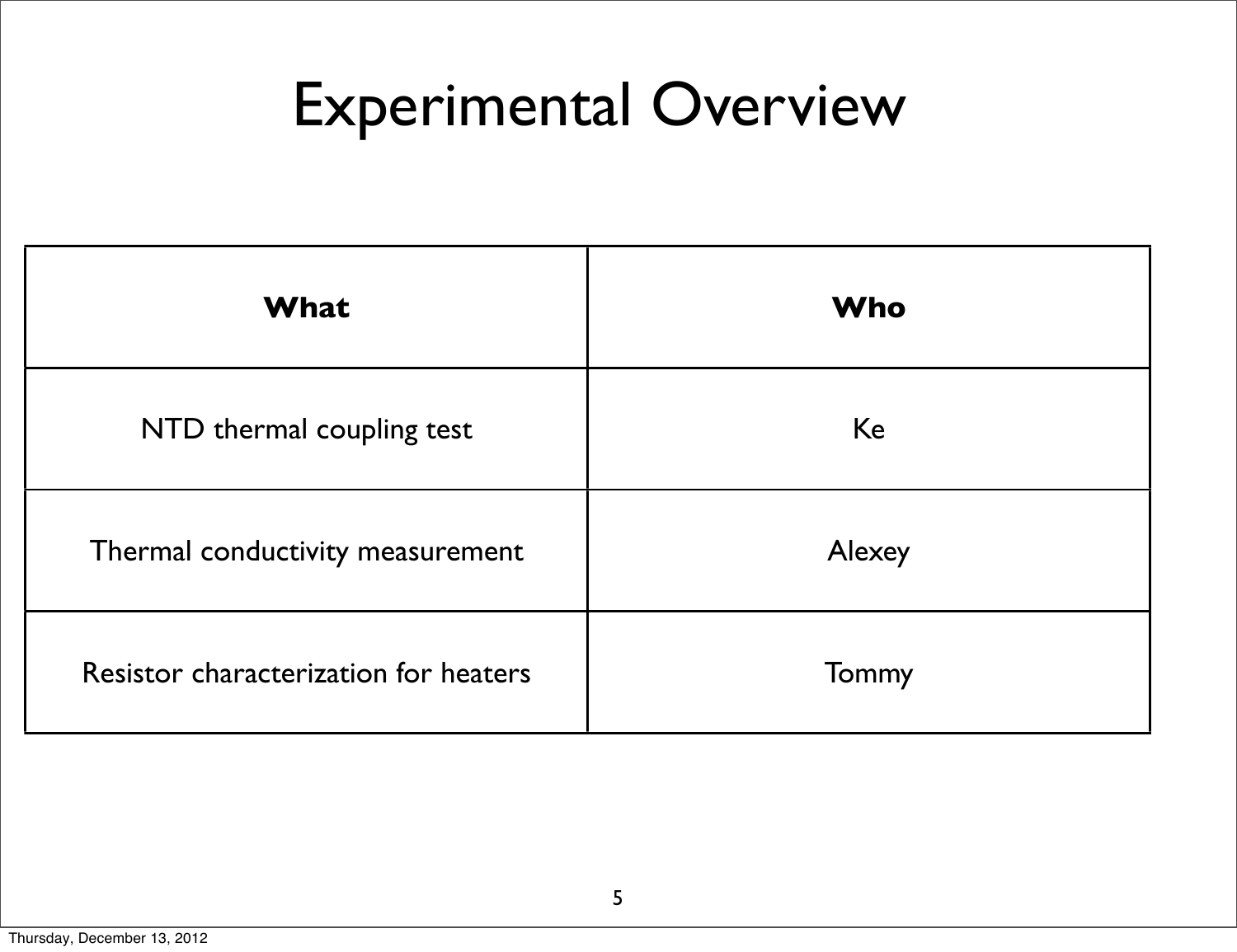## Next week plans

- Assuming no problems continue with cool down
- Warm up Thursday or Friday 12/21 ?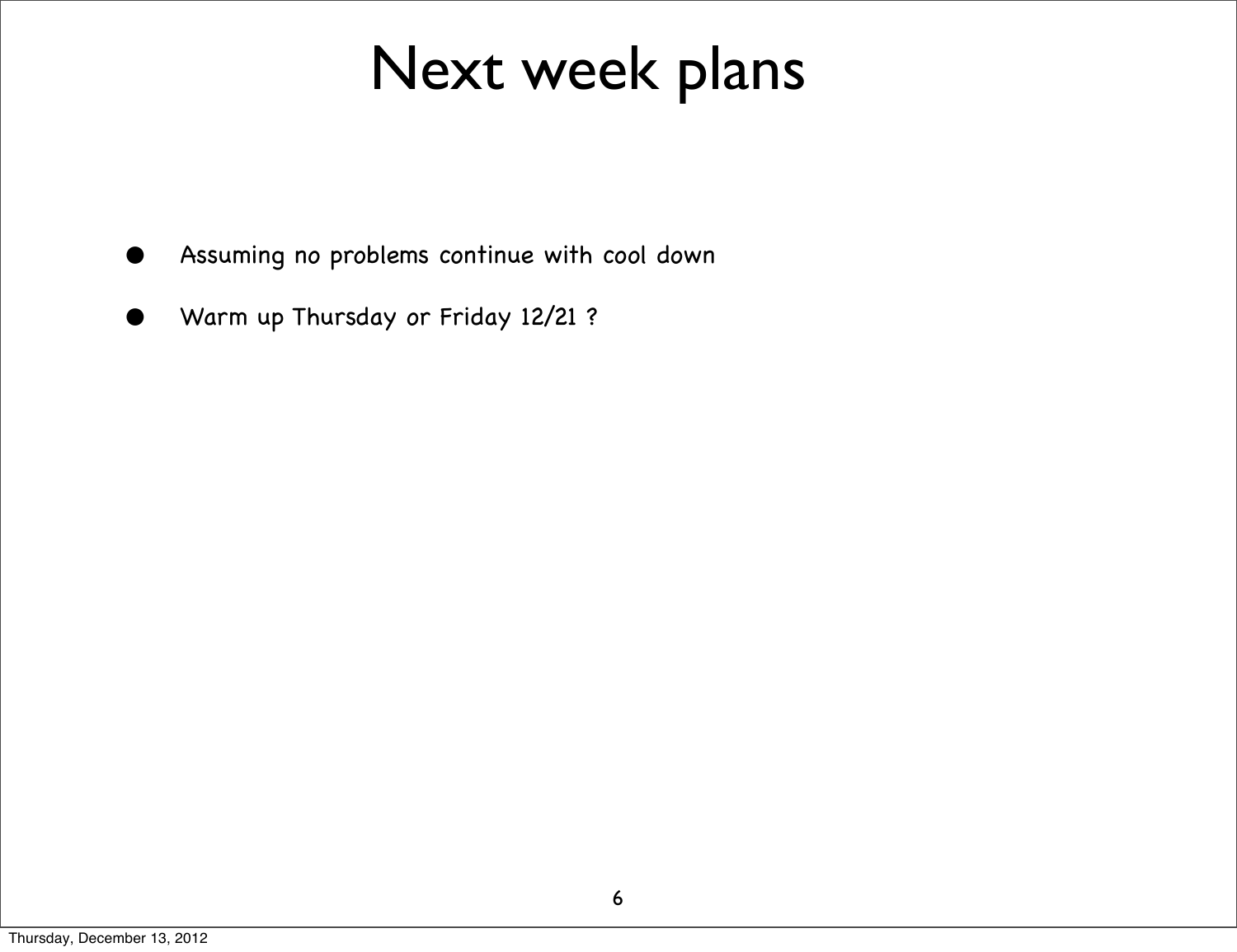# Summary

- Next cool down will be a test of OVC gauge, should we request a new one from Oxford anyway ?
- Looks like line 6 of conn1 is bad
- Leak checker warning -- I asked Joe he said it can be ignored, just keep an eye out for abnormal behavior